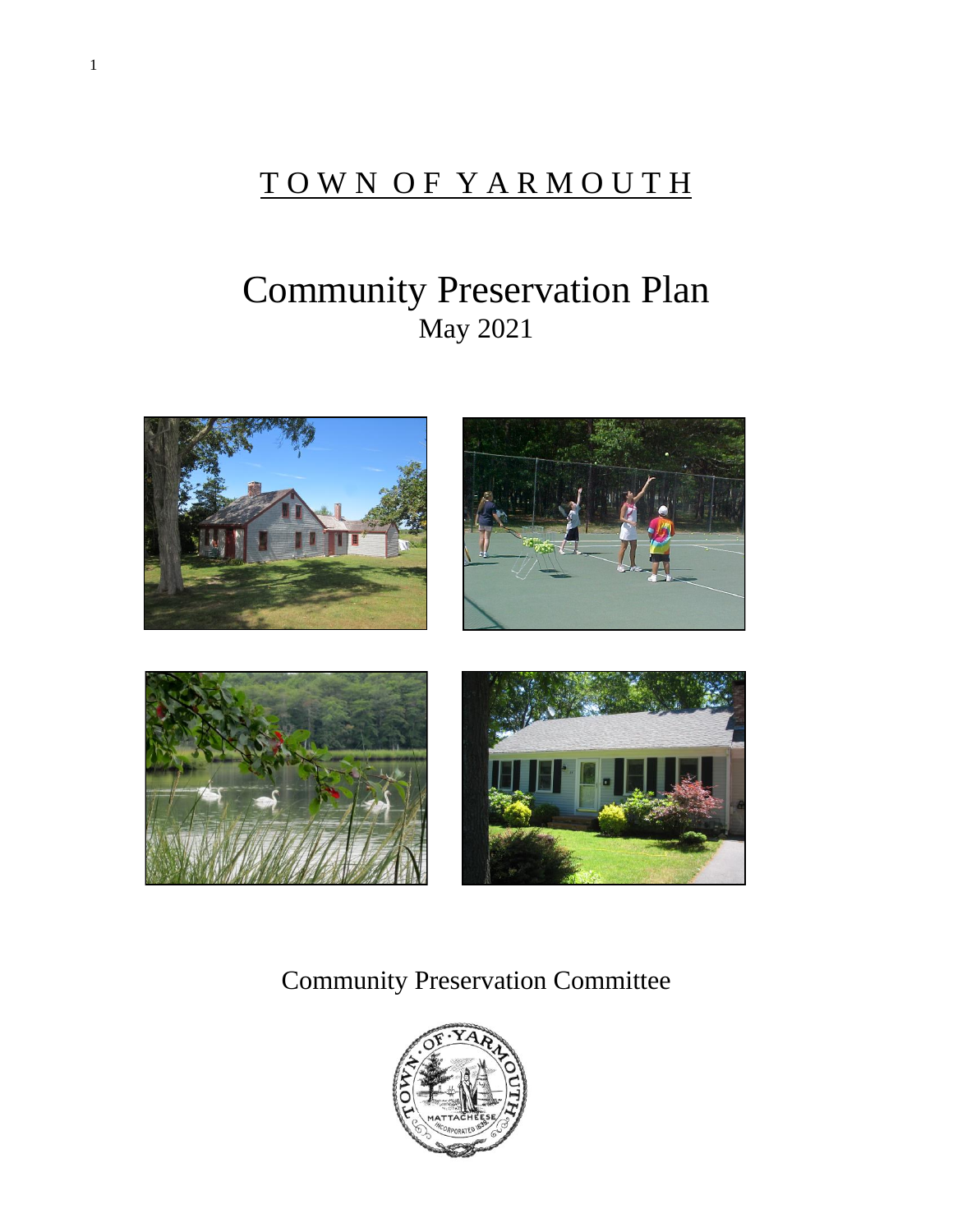# **Table of Contents**

# **OVERVIEW**

# **GOALS**

# **APPENDICES**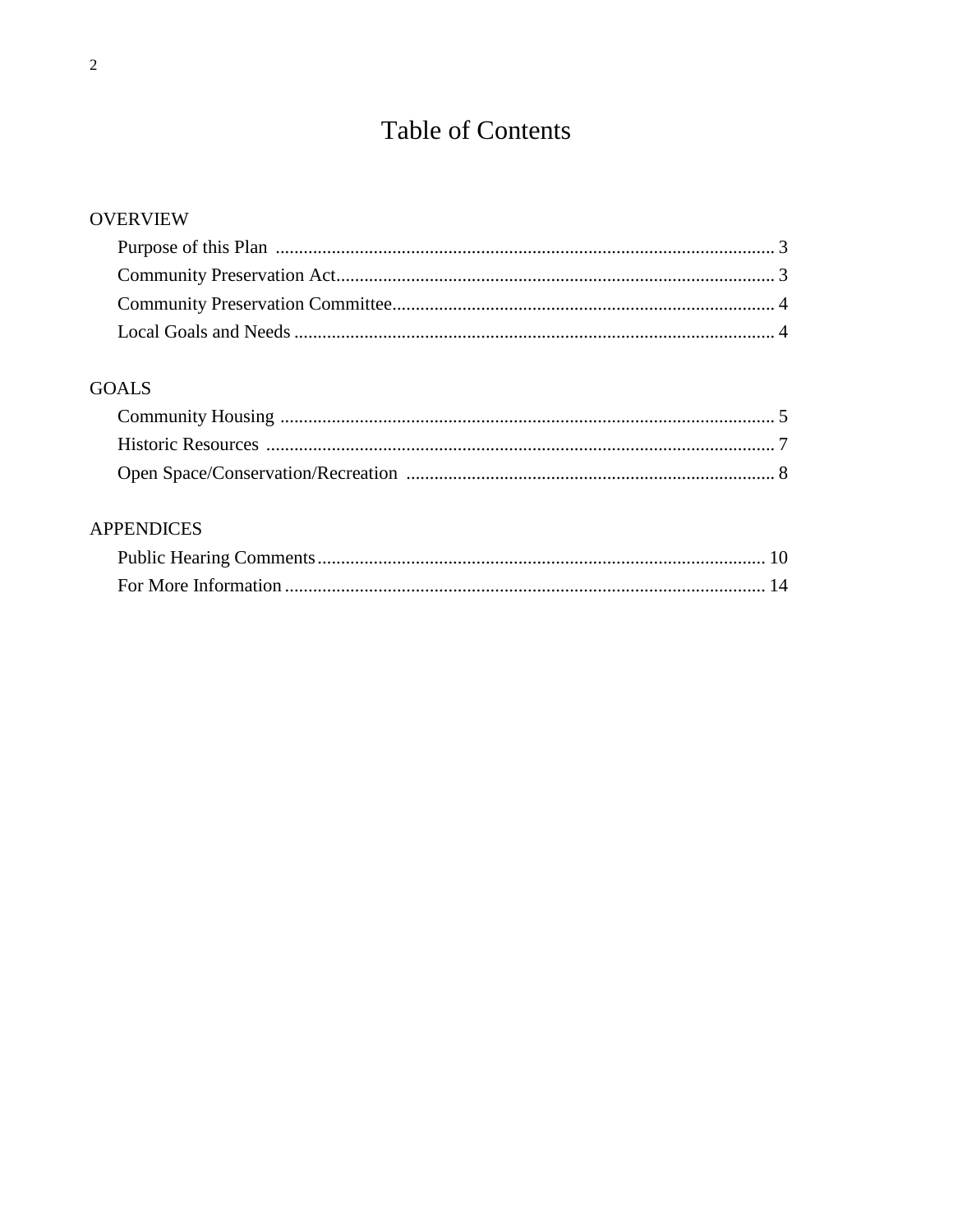# **Purpose of this Plan**

The Community Preservation Plan was developed through a collaborative effort of the Community Preservation Committee (CPC) and the Town of Yarmouth. The plan presents a description of the Community Preservation Act (CPA), a definition of CPA goals, and local procedures for the administration of CPA funds. The plan presents general information for the citizens of the Town, guidelines and instructions for applicants seeking project funding, and guidance for the CPC to review applications and make recommendations to Town Meeting. This document may be amended from time to time.

## **Community Preservation Act**

CPA legislation was designed to help Massachusetts towns and cities plan ahead for sustainable growth and provide funds to achieve their community preservation goals. The CPA (MGL. ch. 44B) was enacted by state legislators allowing any Town in the Commonwealth to adopt a property tax surcharge of up to 3%, the



revenues from which and any matching state funds could be directed to community housing, historic preservation, open space, and recreation. The CPA was subsequently amended in August 2004 to allow Cape Cod communities to adopt the CPA in place of the Cape Cod Land Bank.

In January 2005, Yarmouth voters adopted the CPA and simultaneously withdrew from the Cape Cod Land Bank program (CCLB). The CPA generates revenue from an existing local property tax and matching State funds for the following purposes:

- The acquisition, creation, preservation, and support of **community housing.**
- The acquisition, preservation, rehabilitation, and restoration of **historic resources**.
- The acquisition, creation, and preservation of **open space**.
- The acquisition, creation, preservation, rehabilitation, and restoration of land for **recreational use**.
- The rehabilitation or restoration of community housing and open space land that is acquired or created with CPA funds.

At the November 2020 Annual Town Meeting, voters approved a 0.78% reduction to the local CPA surcharge to offset a corresponding new surcharge creating a Water Infrastructure Investment Fund (WIIF). These changes were approved by voters on the May 2021 ballot.

The CPA mandates that each fiscal year, Yarmouth must spend or set aside for future spending, at least 10% of the net annual revenues into reserves for community housing, historic resources, and open space. Beyond these required allocations, Town Meeting decides how much of the remaining 70% of the funds to spend in the four target areas of community housing, historic resources, open space or recreation, based on CPC recommendations. In addition, up to 5% of annual Community Preservation revenues may be appropriated for operating expenses of the Community Preservation Committee.

The Town currently generates approximately \$1.5 million annually in CPA tax receipts which is supplemented by approximately \$300,000 in matching funds from the State. The CPA has afforded us with the opportunity to fund more than 100 projects to date. These funds are essential for improving Yarmouth's character and the quality of life for our residents and visitors.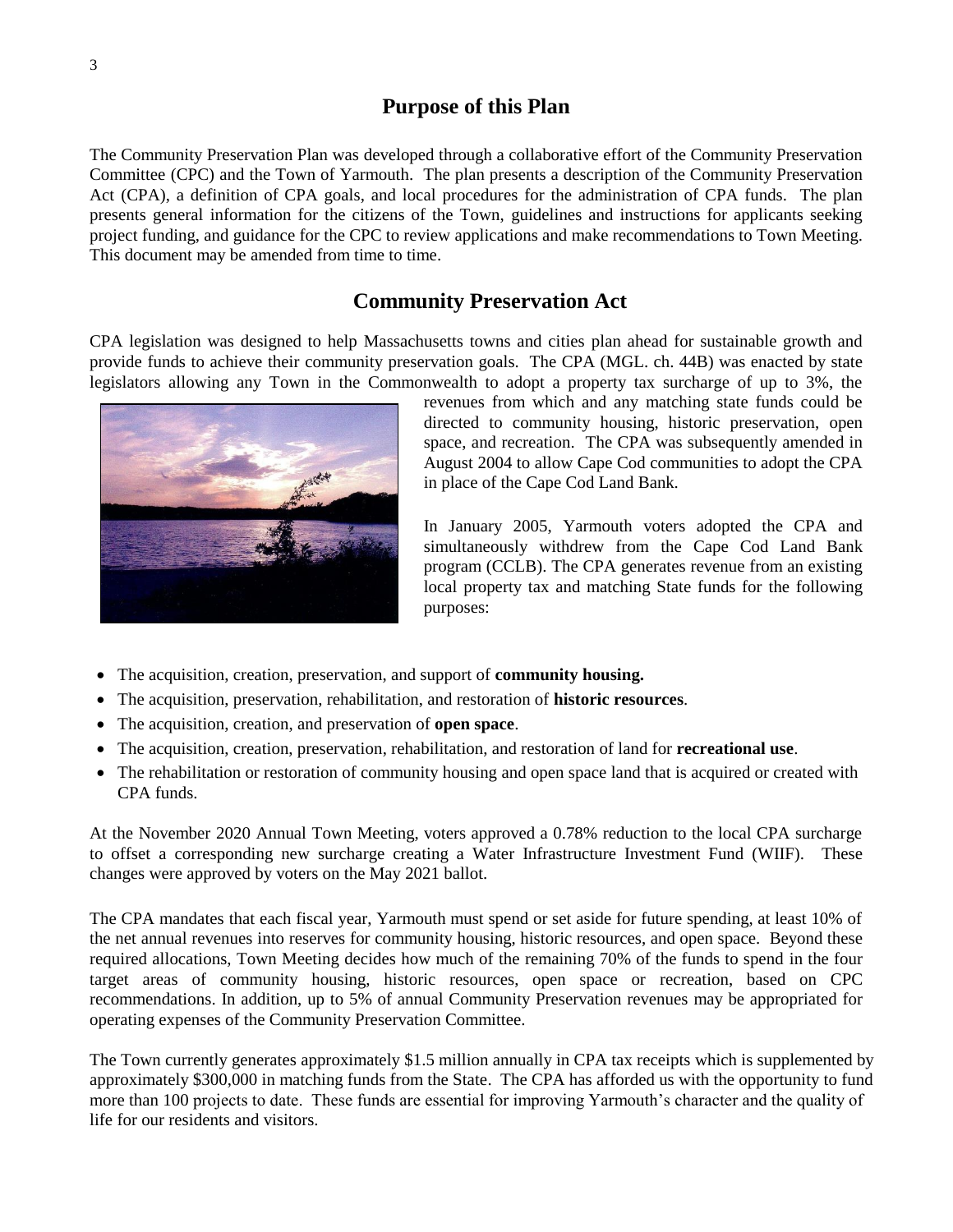# **Community Preservation Committee**

#### **Mission**

In April 2005, the Board of Selectmen (BOS) appointed a Community Preservation Committee (CPC) to study the needs, possibilities, and resources of the Town regarding community preservation annually. The CPC consults with municipal boards and other Town committees to update such studies. The CPC reviews applications for funding and makes its recommendations to the BOS and Town Meetings on projects to be funded by resources in the Community Preservation fund.

#### **Appointment**

The CPC consists of nine voting members. Seven members come from representative committees including the Community Housing Committee, Conservation Commission, Historical Commission, Open Space Committee, Planning Board, Recreation Commission, and the Yarmouth Housing Authority. Two seats are citizen-at-large positions appointed by the Board of Selectmen.

Upon initial appointment, three members were appointed for three years, three members were appointed for two years, and three members were appointed for one year. Three-year terms are specified at reappointment. Should any of the members resign, the contributing committee(s) shall appoint a suitable person to serve in his or her place, and the Board of Selectmen shall select a suitable person for the citizen-at-large positions. All appointments must be approved by the Board of Selectmen.

#### **Operations**

The CPC shall not meet or conduct business without the presence of a quorum. A majority of the members shall constitute a quorum. The CPC may make decisions based on its established policies. The CPC shall hold one or more public hearings each year on the needs, possibilities and resources regarding community preservation and a notice shall be posted publicly and published for two weeks preceding the public hearing in a local newspaper of general circulation. General administration and staff support for the CPC is provided through the Department of Community Development.

# **Local Goals and Needs**

To better understand community needs and to determine priorities for project funding, the CPC will gather information and ideas from people and committees that are knowledgeable about each of the community

preservation areas. For instance, the CPC may consult with members of the Planning Board, the Historic Commission, the Conservation Commission, the Recreation Commission, Affordable Housing Committee, Open Space Committee, the Yarmouth Housing Authority, or with other interested groups and individuals as necessary to ensure support from those entities.

Based on the information gathered from these sources, as well as from the Town of Yarmouth Comprehensive Plan, the CPC developed a list of goals and priorities for the specific target areas, which are listed below. Some of these projects are ready for immediate action while others will be acted on in the future.



*Water pump on Old Main St.*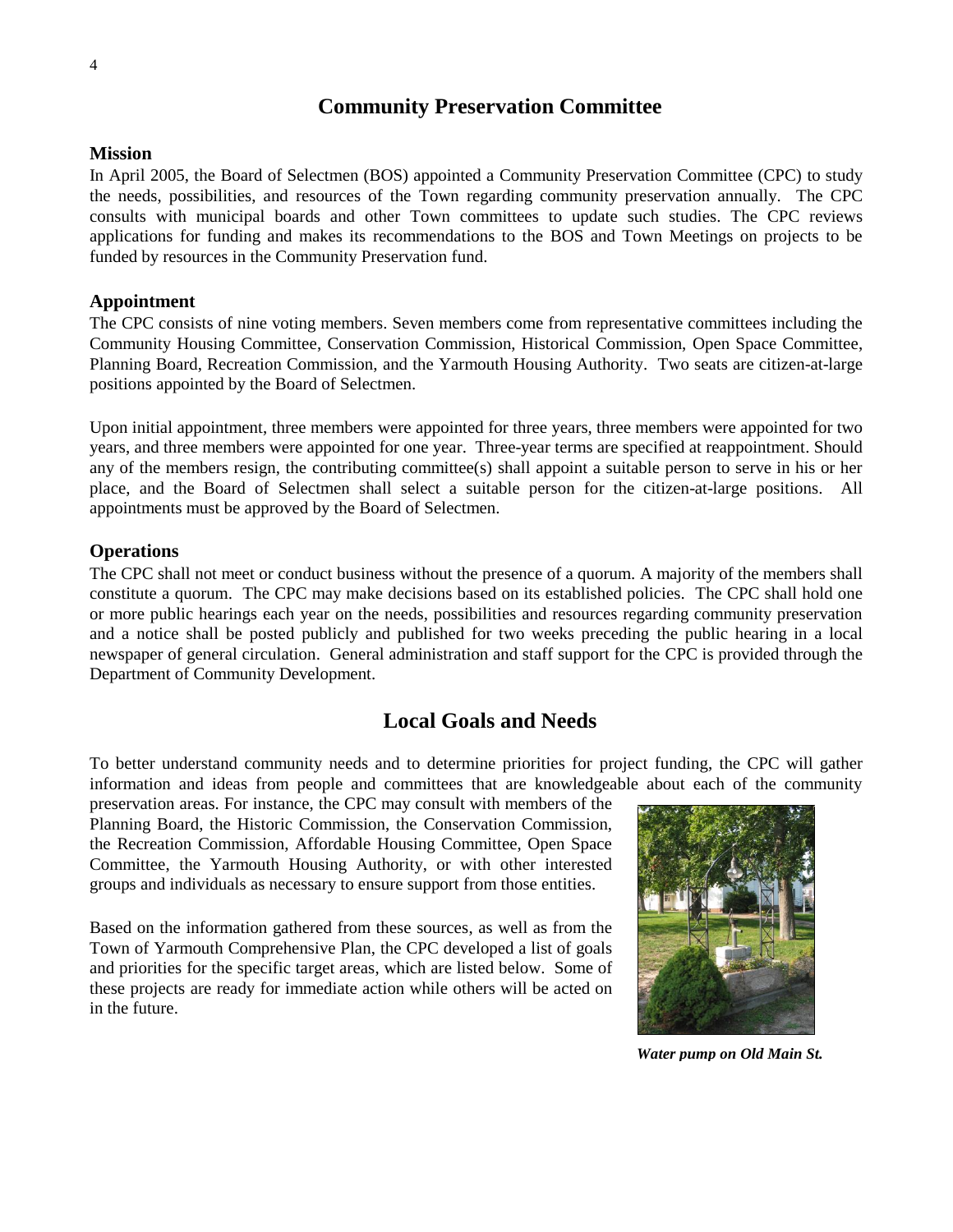# **Community Housing**

#### **Goals**

- Assist the Town in reaching the 10% goal for affordable housing as set forth in MGL. ch. 40B.
- Meet the regulations and guidelines of the Department of Housing and Community Development (DHCD) Local Initiative Program (LIP) to qualify in the 40B Subsidized Housing Inventory.
- Promote affordable housing opportunities consistent with the Town's Housing Production Plan and Affordable Housing Standards.
- Promote the re-use and redevelopment of existing properties.
- Promote local preference for Yarmouth residents and employees.
- Preserve affordability of units in perpetuity.

#### **Background**

Each town/city in Massachusetts is currently mandated through MGL ch. 40B to maintain an affordable housing stock equal to or greater than 10% of its year-round housing units (as determined by the most recent decennial census). For Yarmouth, this number currently translates to 1,204 units.

As of December 2020, the Town of Yarmouth, has 602 units of affordable housing that contribute to the Town's affordable housing stock as determined by the Massachusetts Department of Housing and Community Development (DHCD). Accordingly, if we compare the existing affordable housing stock to that required by the State, Yarmouth is "short" by approximately 602 units.



*Brush Hill Road Project*

Yarmouth has a variety of affordable housing needs including both rental and ownership housing. The types of households that need affordable housing include the elderly, seasonal workers, single employed people, disabled persons, and working families.

#### **Priority Projects**

- Projects which redevelop existing residential, municpal, and commercial buildings into affordable housing, prioritizing underused, older and/or blighted properties.
- Projects which develop vacant land into affordable rental and ownership housing, making clear efforts to employ low-impact development techniques and to conserve the maximum amount of tree cover and open space.
- Projects involving private/public partnerships to create affordable housing.
- Projects which include a higher percentage of affordable housing than required.
- Projects which support affordable homeownership and/or affordable rental unit creation.
- Projects which implement home purchase price buy-down program for owner-occupied properties.
- Projects which provide funds for home preservation for elderly, disabled, and low/medium income residents.
- Projects which incorporate other target areas, use CPA funding to leverage additional resources, or redevelop existing commercial or residential property.
- Projects which provide for a diversity of housing types (such as multi-family) and housing services (such as rental assistance).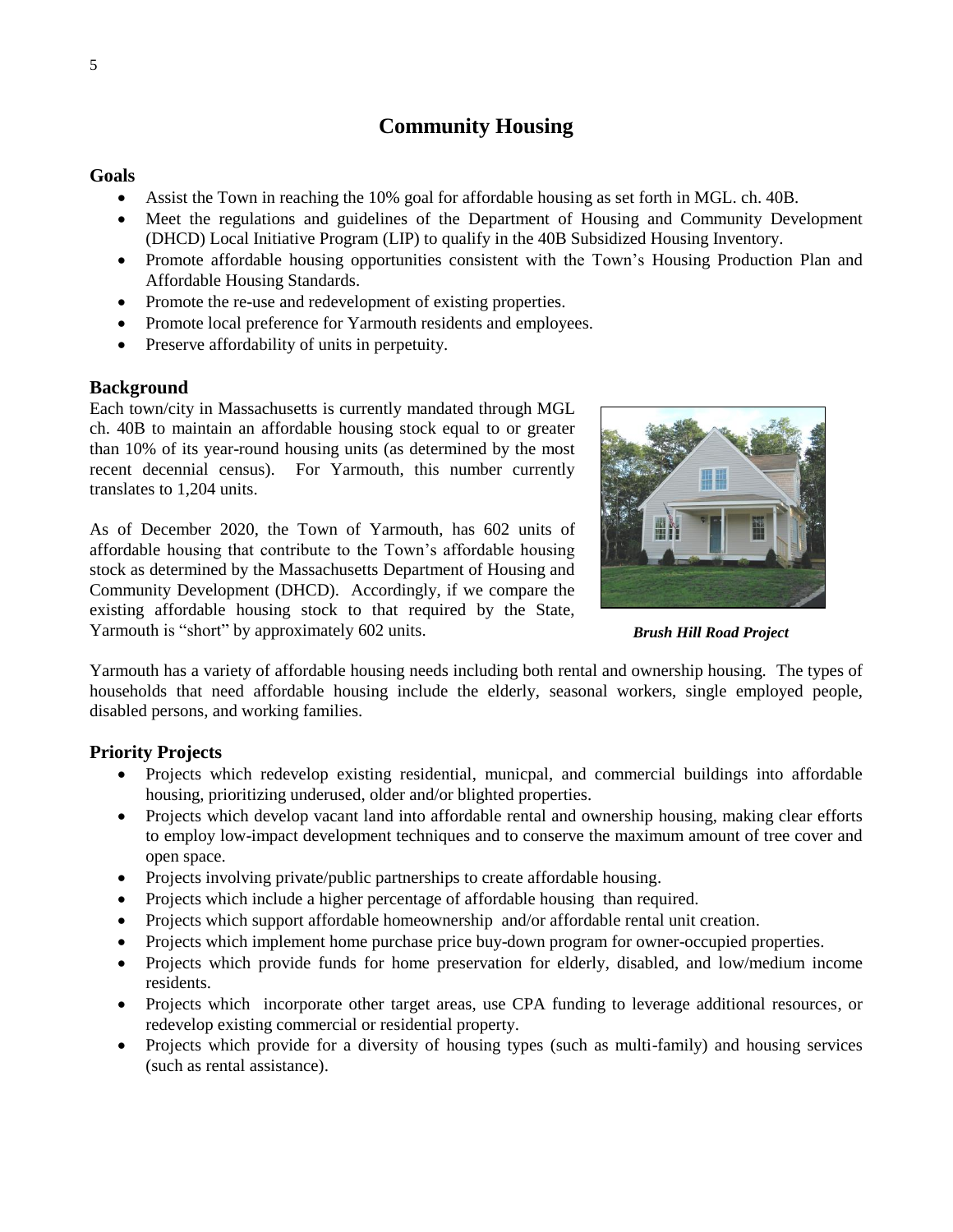#### **Potential Use of Funds**

Projects to be considered include, but are not limited to the following:

- Redevelopment of existing residential, municipal, and commercial (including lodging facilities) buildings into affordable housing. Funding may be provided for expenses associated with: rehabilitation, acquisition, and/or soft costs associated with the redevelopment project (i.e. engineering or architectural plans). Funding may be provided to non-profits, for-profit developers, and private home owners. An example of a project that might be funded includes, but is not limited to, the acquisition of a duplex property by a non-profit developer who seeks to repair the property and rent it to a low- or moderate-income household.
- Acquisition and construction of new Affordable Housing. Funding may be provided for: (bridge) financing for construction and/or land acquisition, soft costs (engineering, legal, architectural plans, etc.), and/or costs associated with development of housing on Town-owned property (RFP development, surveys). Funding may be provided to Town agencies, local/regional non-profits, forprofit developers, and private home owners. Examples of projects that might be funded include, but are not limited to, funding for land acquisition where a developer proposes to build rental or ownership housing.
- First-time homebuyer programs. Funding may be provided to buy down the price of housing to an affordable level or to pay other down payment and/or closing costs. Funding may be provided to Town agencies or local/regional non-profits. Examples of projects that might be funded include, but are not limited to, funding provided to a non-profit that will provide buy-down assistance to eligible home buyers to bridge an affordability gap.
- Preservation of existing Affordable Housing, including foreclosure prevention and emergency repairs.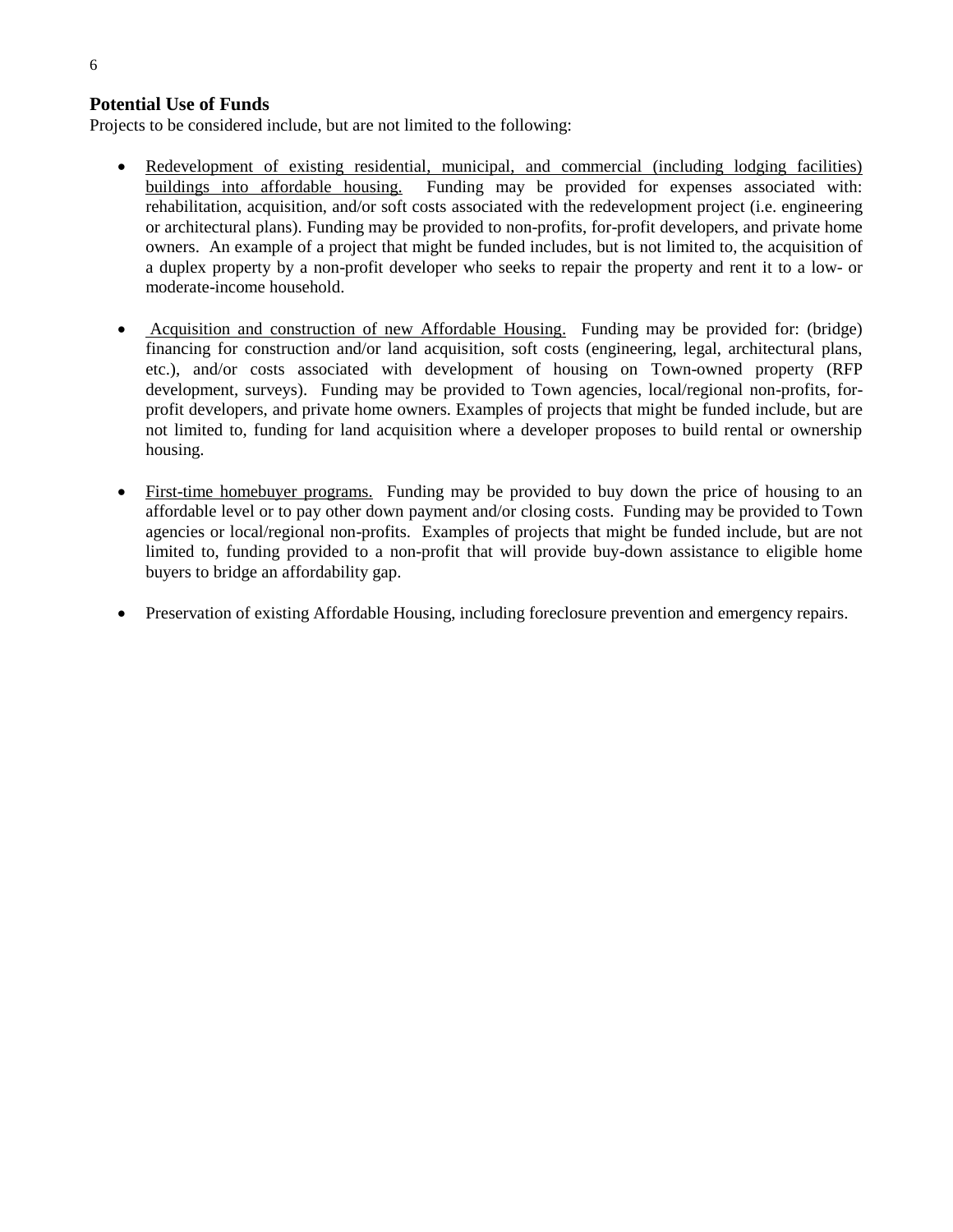# **Historic Resources**

#### **Goals**

- Preserve, restore, rehabilitate, or reconstruct properties held in ownership by the Town of Yarmouth or a non-profit organization which is listed or eligible for listing on the National Register of Historic Places.
- Research, document, and preserve historical records and/or restore historic Town documents and artifacts.
- Acquire threatened resources of historical and archaeological significance.
- Create historic marker program and identify sites of historical and archaeological importance.
- Adaptively re-use historic buildings.

#### **Background**

Yarmouth's long, varied and distinguished history has produced an incredibly rich and varied mix of historic and archaeological resources. These include buildings, bridges, mills, churches, cemeteries, farms, scenic roads, and historic districts. All of these resources work together to tell the story of how Yarmouth developed over time and how it achieved its unique sense of place.

There has been strong public support for preserving Town character, and Yarmouth's Local Comprehensive Plan includes preservation goals within its Historic Preservation Chapter. Yarmouth also recognizes that historic preservation and tourism contribute to the economy of the Town, as well as the quality of life for those who live here. Pursuant to Yarmouth's adoption of the CPA in 2005, the Community Preservation Committee (CPC) and its representative from the Historical Commission must evaluate and make recommendations on proposals for spending 10% of the funds allocated for historic preservation.

#### **Priority Projects**

Buildings and other historic resources owned by the Town of Yarmouth or non-profit organizations are good candidates for CPA Historic Preservation grants. Potential projects include, but are not limited to:

- Taylor Bray Farm
- Baxter Grist Mill
- Judah Baker Windmill
- South Yarmouth Library
- Acquire land to expand Town historic properties
- Preserve historic Town-owned properties
- Preserve historic buildings owned by non-profit organizations

#### **Potential Use of Funds**

Projects to be considered include, but are not limited to the following:

- Proposals that preserve or rehabilitate historic resources (defined as buildings or structures listed or eligible for listing on the State Register of Historic Places, or determined by the Yarmouth Historical Commission to be significant to the history, archaeology, architecture, or culture of Yarmouth).
- Proposals made within the context of a long-term plan for that resource.



*Historic Artifacts Discovered at Taylor Bray Farm*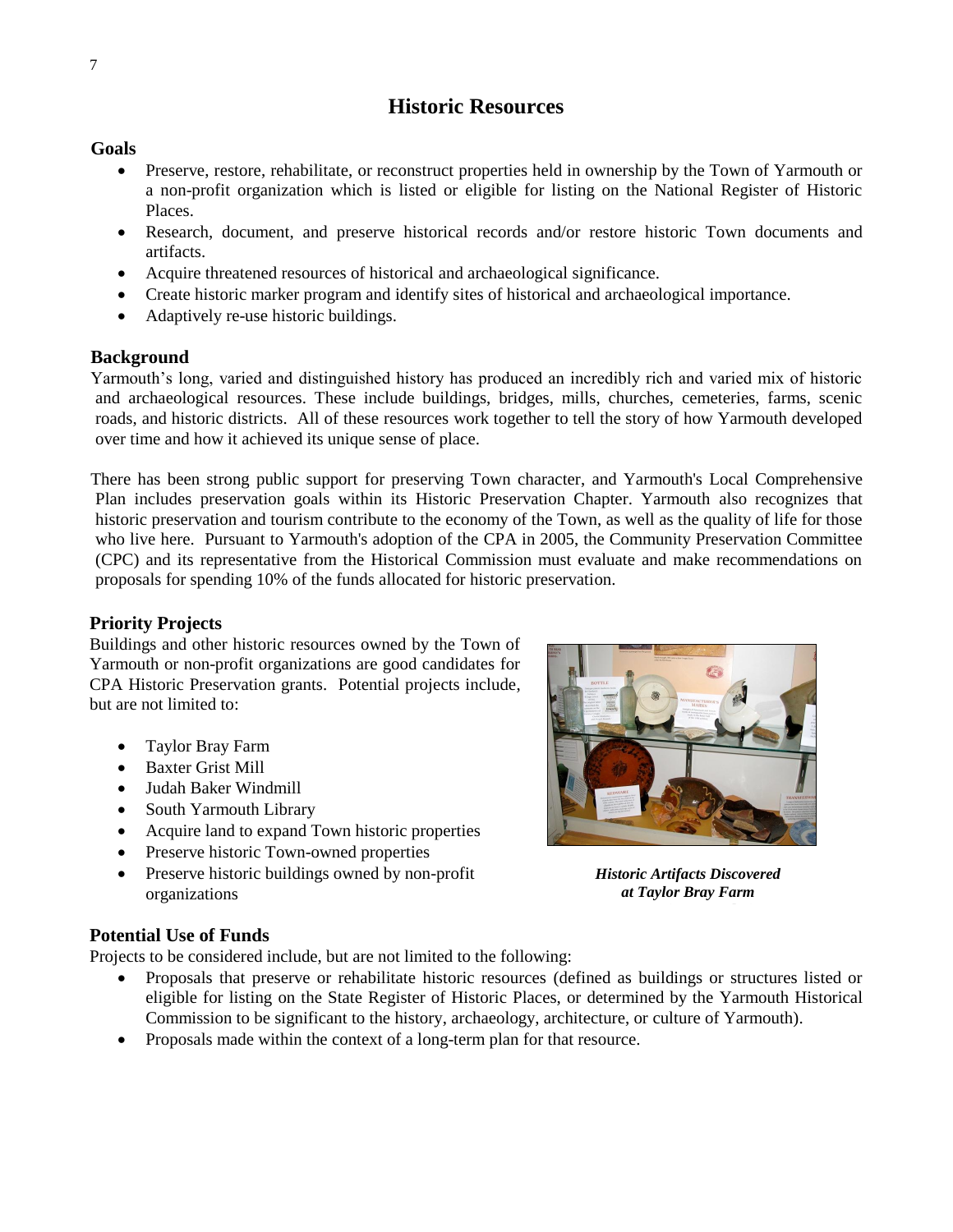# **Open Space, Conservation, Recreation**

#### **Goals**

- Protect and enhance Yarmouth's fragile environmental resources, including water quality, scenic beauty and unique habitats.
- Preserve and manage sufficient areas to maintain a healthy natural environment, provide habitat for wildlife, encourage outdoor recreation and retain community character.
- Meet all residents' and visitors' recreational needs by providing balanced year-round leisure facilities to promote healthy lifestyles while protecting sensitive natural resources.

#### **Background**

The Town of Yarmouth currently holds 4,271 acres, of which more than 1,800 acres are devoted to conservation. Much of the conservation acreage is wetland, and another major portion consists of large areas of woodland held for public water supply wells and wellfield protection.

In November 1998, Yarmouth voters approved the Cape Cod Open Space Land Acquisition Program, also known as the Land Bank. In 2005, Yarmouth voters adopted the CPA, and the Open Space Committee replaced the Land Bank Committee. Under the Land Bank and CPA program, the Town has protected more than 151 acres of land.

The Recreation Department was established in 1979 and oversees 212 acres of parks, 13 Town beaches, and more than 40 annual programs serving both youth and adults. The division has a full-time staff of two and a seasonal

*Sandy Pond in West Yarmouth*

staff of 100+. During this time, the Town acquired and developed the Flax Pond Recreation Area, Sandy Pond Recreation Area, Peter Homer Park, the Englewood Sailing Center, and recently added a brand-new 10-court pickleball facility.

#### **Priority Projects**

- Acquire land suitable for visible open spaces or scenic vistas.
- Provide linkage to existing Town-owned conservation land and protect water supply wellfields, aquifers and recharge areas, agricultural land, grasslands, fields, forests, and fresh and salt water marshes, wetlands, and ponds.
- Protect land within or adjacent to wetland areas pursuant to the MA Wetlands Protection Act.
- Preserve fresh water, marine fisheries, endangered species, and critical wildlife habitats.
- Protect beaches and dunes; control erosion, flooding, and pollution.
- Improve access to the beaches and public recreational facilities.
- Upgrade pocket-park playground equipment and public/school tennis and pickleball courts.
- Create a 20-year Master Plan for all recreation areas and parks in the community.
- Inventory all public land parcels purchased for municipal or active recreation use.
- Create sustainable outdoor recreation.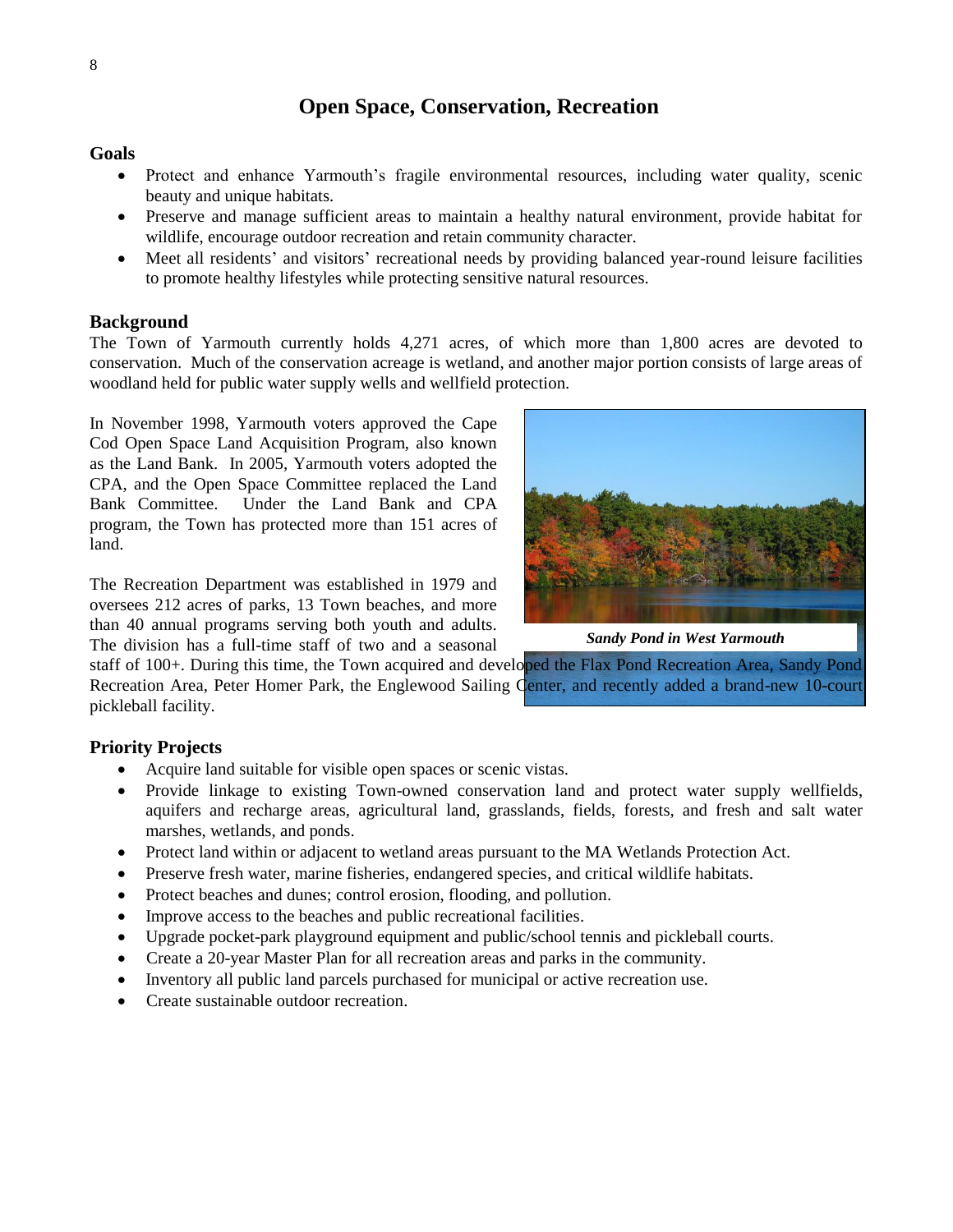#### **Potential Uses of Funds**

The use of Community Preservation funds will enhance the availability of open space, protect natural resources, and create recreational opportunities for Yarmouth constituents and summer visitors. It is our intent to protect

the conservation areas, wildlife habitats, beaches, ponds, and waterways. Specific areas of concentration are creating scenic vistas near Bass River, Parkers River, and Mill Creek. There are town-wide opportunities to increase current land holdings by acquiring parcels that link to existing conservation or recreation land.

We intend to increase our ability to meet the recreational needs of the growing community by establishing long-range planning, rehabilitating decaying infrastructure at the parks and beaches, developing dormant parcels previously purchased for active recreation use, as well as restoring and



*Peter Homer Park on Old Town House Road* 

expanding present facilities. Potential projects of interest are expanding bicycle trails within town and connecting the bicycle trail to adjacent towns; enhancing the Cape Cod Pathways, a county-wide network of linked walking trails from one end of Cape Cod to another; and expanding recreational options at Town recreational sites.

As the community grows in size and diversity, we will look to expand our present level of programming to address the needs of the community. These plans will include programs for pre-school age children through early teens and active young retirees. The programs will focus on cultural/non-physical programs that will help bring people together for common recreational needs.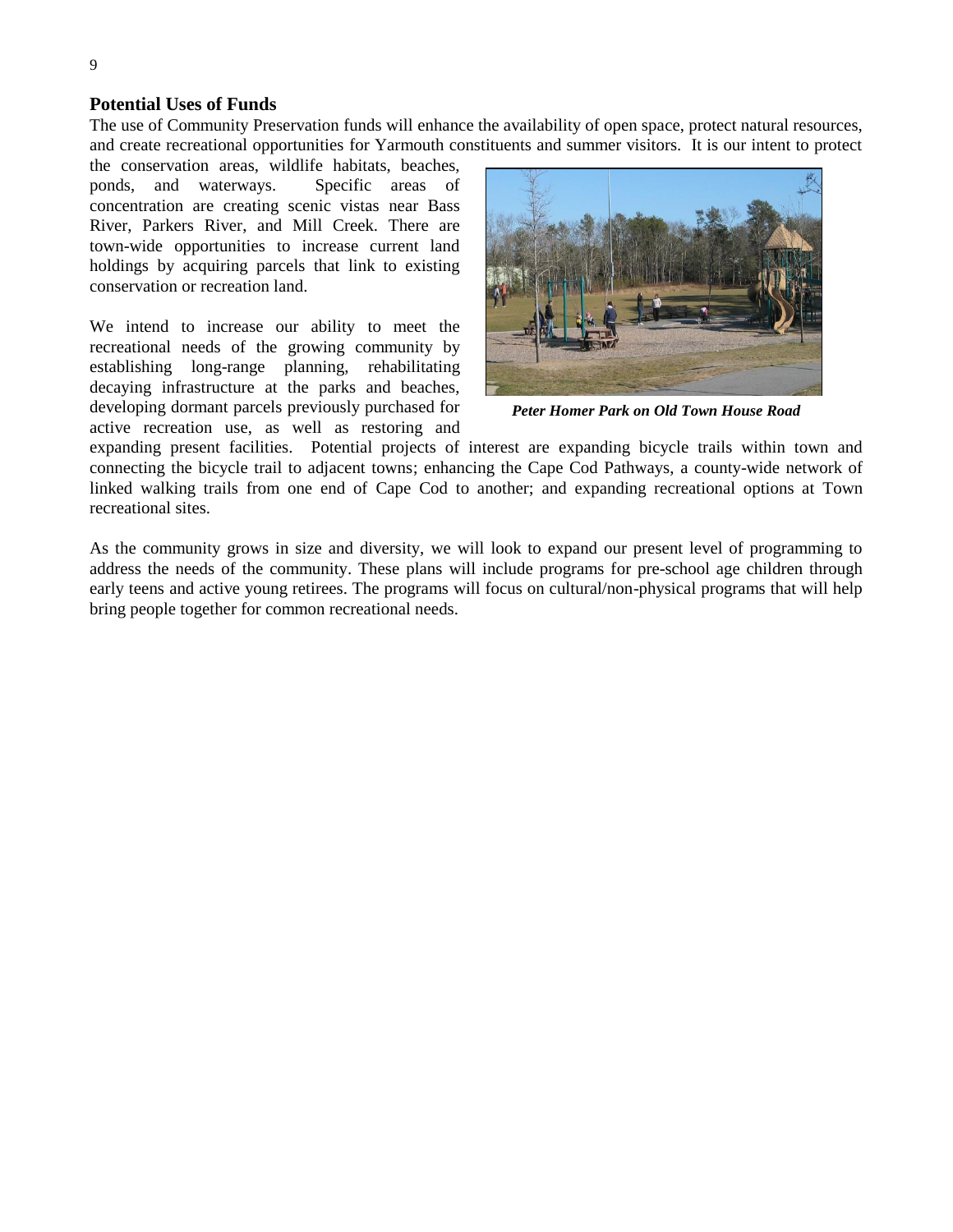# **Appendix 1**

# **CPA Public Hearing Comments**

### **CPA Public Hearing Comments 6/12/06**

- 1. Allow funds to be used for helping the elderly and handicapped stay in their homes by providing funds for renovations along with handicapped ramps.
- 2. Allow funds to buy-down existing homes that are being foreclosed on for affordable or senior housing, or housing for the handicapped.
- 3. Assist residents to meet homeownership costs. Underwrite a revolving loan fund for tenants who cannot afford first month, last month, and security deposits.
- 4. Prioritize types of affordable housing projects (single family, multi-family, and/or condominiums).
- 5. Specify preference for rental or home ownership.
- 6. Support affordable housing in conjunction with the motel bylaw.
- 7. Restore documents currently in storage and in need of cleaning and restoration.
- 8. Pursue Railway Bluffs for a possible Park.
- 9. Restore ball fields, soccer fields currently in need of upgrades or repairs and install irrigations systems.
- 10. In the description for recreational uses, add language about rehabilitation of facilities because it could be interpreted that recreational use is only land acquisition.

#### **CPA Public Hearing Comments 10/30/07**

- 1. I read the article in this weeks Register,Yarmouth Seeks Input on Preservation Plan. I offer the suggestion that some of the CPA money go to the Golf Course. One major project the golf course is in need of is the Cart Paths at Bayberry and at Bass River. Golf is recreation, and is open to all residents of the Town, and is regulated by the State Department of Revenue under recreation. This project would enhance the golf courses to all who either play a round or those who I see are just out walking around the course on the present golf paths, and there are many who do this. This would be taxpayers money well spent.
- 2. I would like to see funds allocated for historic preservation of buildings, especially to the maintenance of the exterior of the John Simpkins School. This school has been in my neighborhood for many more years then most of us here today. It has sentimental value to many in Yarmouth, and especially me, as all of my brothers and sister attended the school. I have lived in this neighborhood for over 45 years and would not like to see exterior changes to it. I feel that it is very important to maintain its character and historic appearance, especially while there is discussion taking place for the future use of the building. I also would like funds to be appropriated to purchase homes in neighborhoods and resell them at an affordable rate. I feel that it is important for first time homeowners, and their families, to be part of neighborhoods through out our town and not concentrated in one area, or development. Thank you for the opportunity to make my suggestions known to your committee.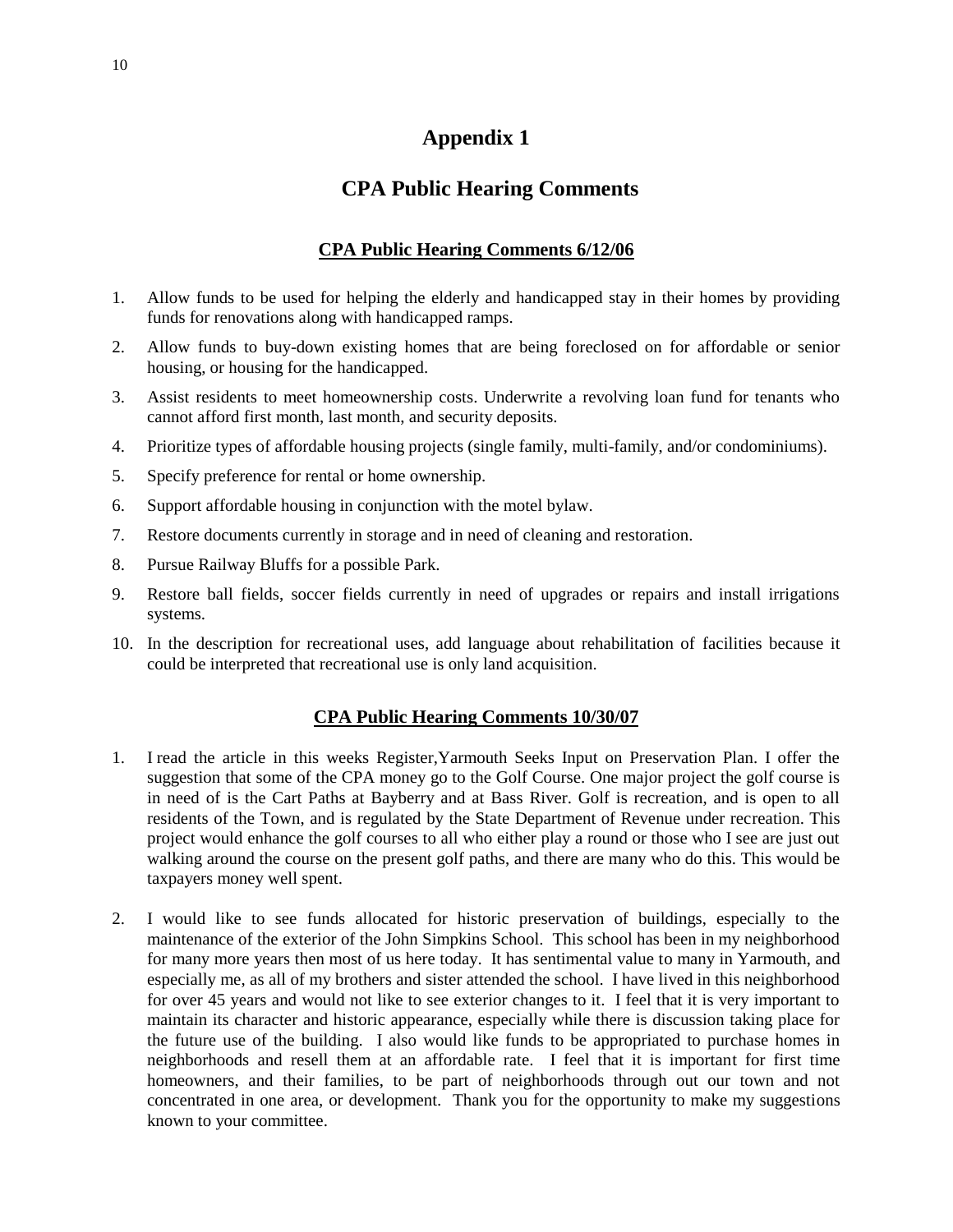3. I respectfully request that the Community and Preservation Act Committee give priority to the spending of funds in the purchase of those lands on Route 28 previously identified by the Planning Board and the Planning Division for open space. The creation of open space on Route 28 is key in the town's long-term goals to create vistas, to reduce traffic congestion and to promote smart development by concentrating commercial development in key areas.

### **CPA Public Hearing Comments 9/21/09**

- 1. Greetings: The dogs need their own park. The question is where: not the beaches of Yarmouth. At 4:30 this afternoon there were six dogs and their walkers at the Bass River-Smugglers Beach. One was a Labrador, a New Foundland whatever and four smaller dogs. Also, I resent having to share the Board Walk at Bass Hole with dogs. I won't get in to the cleanliness issue! The dog licenses should be increased by \$5 to help pay for a Dog Park. Maybe cats should be licensed too. As a former dog owner I sympathize with the owners as they like to have space to run. Dog parks are the answer, but where? Ideas: 1) Near the Senior Center. 2) Near the Buck Island Fire Station. 3) Willow Street at Dennis Pond, widen the walking path; enlarge the parking area. 4) Part of the Flax Pond recreation area. Thanks for your attention and consideration! *Received 9/14/09.*
- 2. I work closely with the Nam Vets Association of the Cape and the Islands and I would like some funds appropriated for Veteran rental housing. *Received 9/21/09*
- 3. The Community Housing Committee would like the CPC to prioritize funding for rental housing. *Received 9/21/09*

## **CPA Public Hearing Comments 9/28/11**

- 1. There is 18.68 acres of land that is going to be developed by the Yarmouth Housing Authority and it goes against the goals set by CPA. They are proposing a housing development on 18-acres of pristine forest and the Captain's Village is one of the densest areas in town. The letter received on 9/15/11 states, "… it is hereby requested that the parcel of land presently owned by the Yarmouth Housing Authority in South Yarmouth described as parcel 2 containing 18.68 acres as shown on plan entitled "Plan of Land in South Yarmouth" duly recorded with Barnstable County Registry of Deeds in Plan Book 413 Page 56 be procured for open space…"
- 2. There is a Veteran's group who built the memorial at the Packet Landing Park, 1377 Bridge Street, South Yarmouth. They [the community] only needs bathrooms at the site.
- 3. Aquire a ten acre parcel of land on White Rock Road owned by NSTAR for conservation land. The CPC received an application last year for the acquisition of the parcel. The article was postponed at the April 2011 Town Meeting because NSTAR didn't want to meet with the Town. The Town will continue to pursue the acquisition. *(Letter also received 9/15/11).*
- 4. CPA funds have allowed us to complete projects that would never rise to the top of the priority pile. The CPC has done a tremendous job taking care of all parts of the community, and the video's shown at the hearing illustrate tremendous work on the South side of town.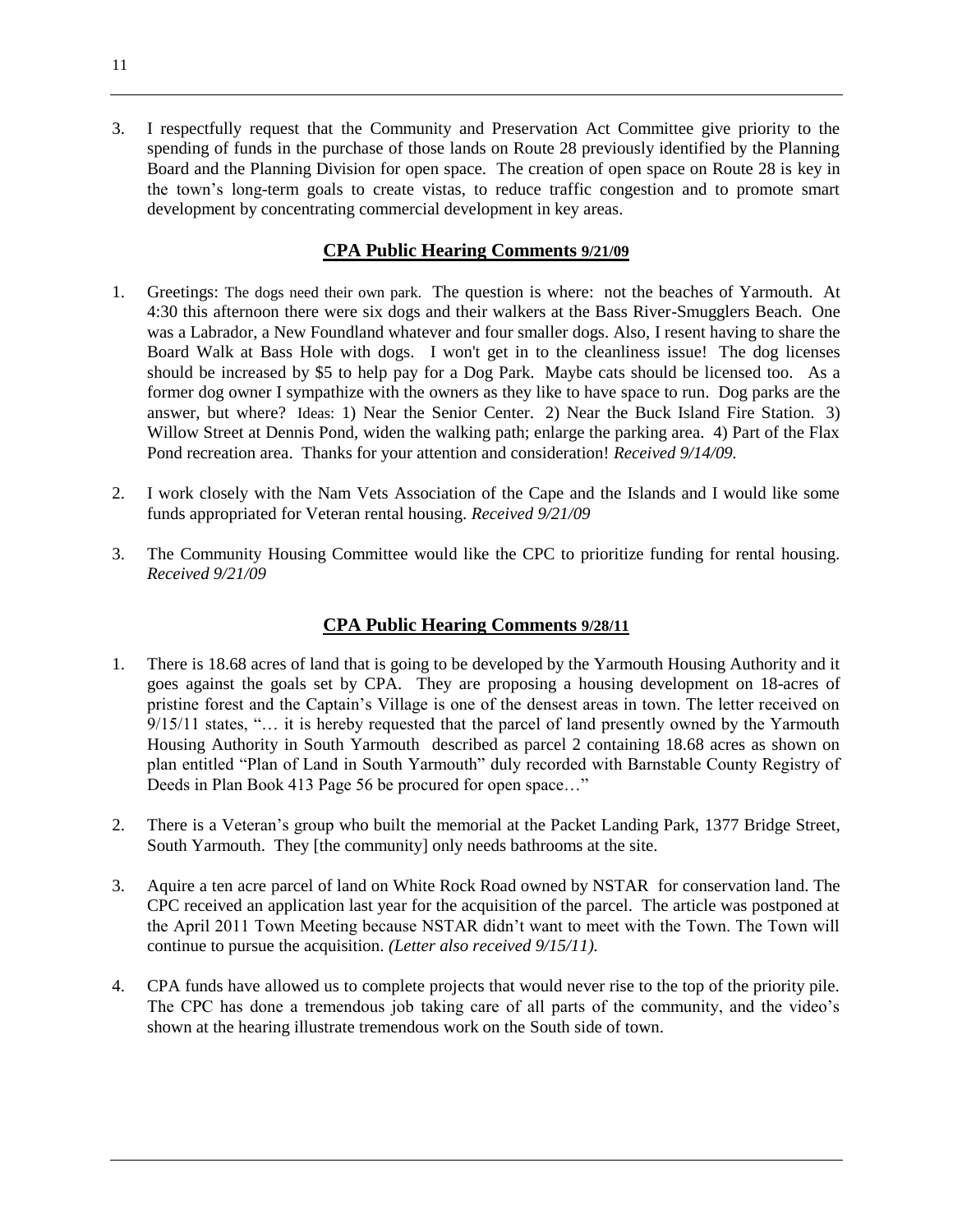#### **CPA Public Hearing Comments 9/12/12**

- 1. Proposals for rental housing will need support.
- 2. Make more housing available for the people who work in this community and for the youth who grow up in this community and move out because they cannot find affordable housing.
- 3. Put some money into preserving and upgrading the conservation trails.
- 4. Opportunities to improve parks, beaches, and recreation centers.

#### **CPA Public Hearing Comments 5/29/13**

- 1. More CPA funds allocated to open space to effectively enhance the area.
- 2. Increase Housing Buy-Down Program. Keep Open Space left as Open Space rather than the development of more houses. Rehabilitate the existing housing stock. It makes more sense to buy hotels and existing houses rather than allow building of more housing.
- 3. Purchase the NSTAR property on White Rock Road, accomplished with a land swap, so that it reduces the purchase price.

#### **CPA Public Hearing Comments /2014**

- 1. Add sidewalks along Higgins Crowell Rd and pathways to residential areas near schools.
- 2. Add an outdoor concert shell at Mattacheese Middle School.
- 3. Extend the Rail Trail bike path from Dennis to Barnstable.
- 4. Add a boardwalk from Seagull Beach to the Drive In.
- 5. Create private/public partnerships for affordable housing. Convert Brentwood Motel into housing. Add affordable housing on Buck Island Road.
- 6. Seek to purchase Yankee Village Motel for open space.

#### **CPA Public Hearing Comments /2015**

- 1. Seek to purchase 10+ acres east of Horse Pond.
- 2. Seek to purchase 18 acres along Forest Road for the Housing Authority.
- 3. Seek improvements to establishments at Rt 28 and Old Main Street and at the plaza across from Pancake Man.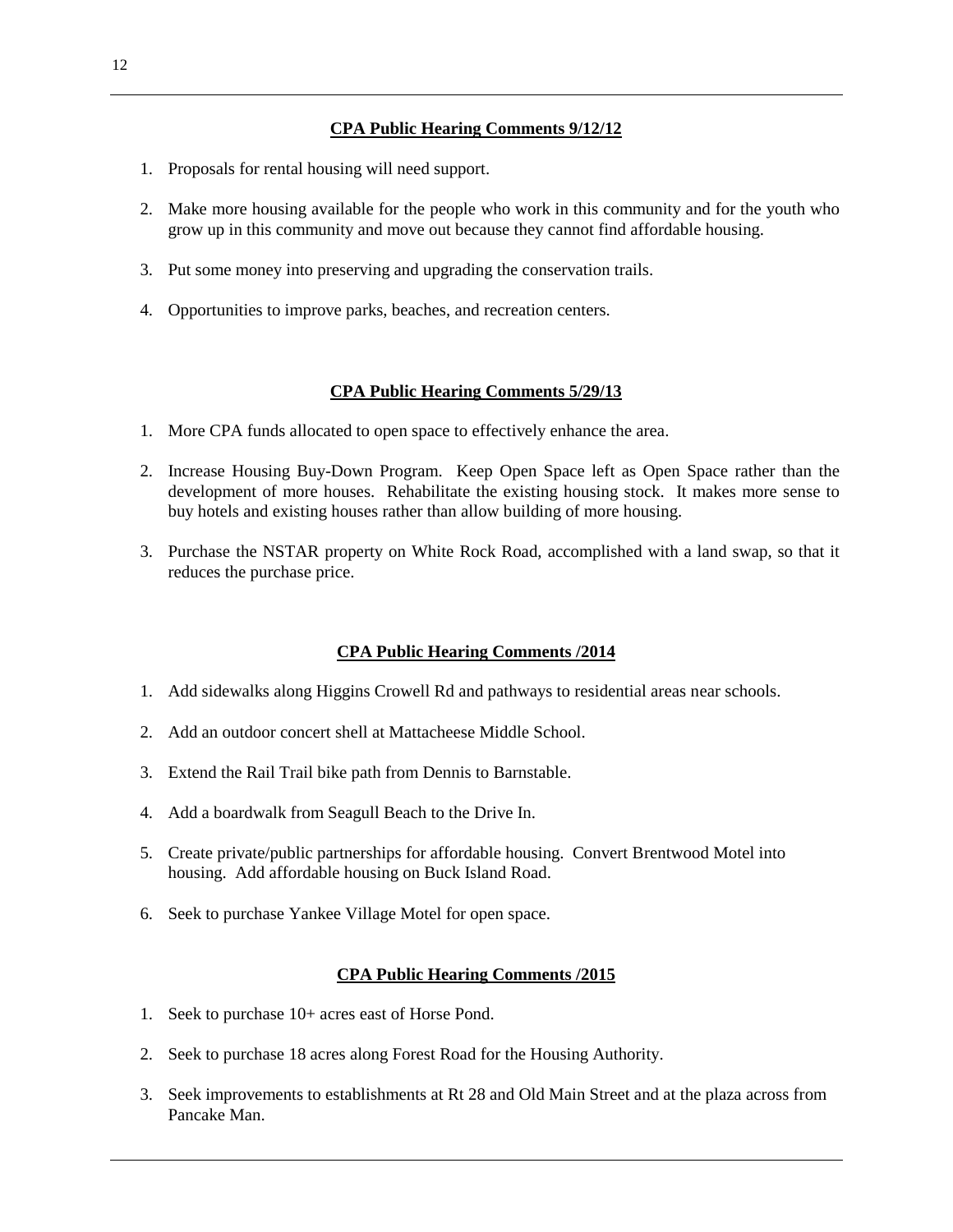#### **CPA Public Hearing Comments /2016**

- 1. Restore/repair Baxter Grist Mill.
- 2. Need a Master Plan for Gray's Beach that includes parking and sidewalks.
- 3. Undevelop Rt 28.
- 4. Add a Splash Pad to the Recreation Master Plan.
- 5. Affordable Housing counseling.
- 6. Acquire NSTAR property on White Rock Road.

#### **CPA Public Hearing Comments /2018**

- 1. Construct bike trails from the Rail Trail to the former Drive In site and to Sandy Pond Rec. Area.
- 2. 2020 quadrangle sports field, basketball courts, volley ball courts, more walking paths, and more picnic rental areas at Flax Pond.
- 3. 2021 Phase 1 of Sandy Pond upgrade.
- 4. Construct the Riverwalk and Boardwalk at the former Drive In site.
- 5. Habitat for Humanity home development.
- 6. Multi-family affordable housing.
- 7. Higher density affordable housing.
- 8. Support housing for adults with autism and dementia.
- 9. Keep CPA past 2020.

#### **CPA Public Hearing Comments /2019**

- 1. Indoor Pickleball Courts.
- 2. Maintain the CPA surcharge at 3%.

#### **CPA Public Hearing Comments/2020**

Due to Covid-19 restrictions, the 2020 Public Hearing was delayed until 5/12/21 and held via Zoom. There was no public comment during the hearing.

*Note: public comments are summarized from annual public CPA hearings.*